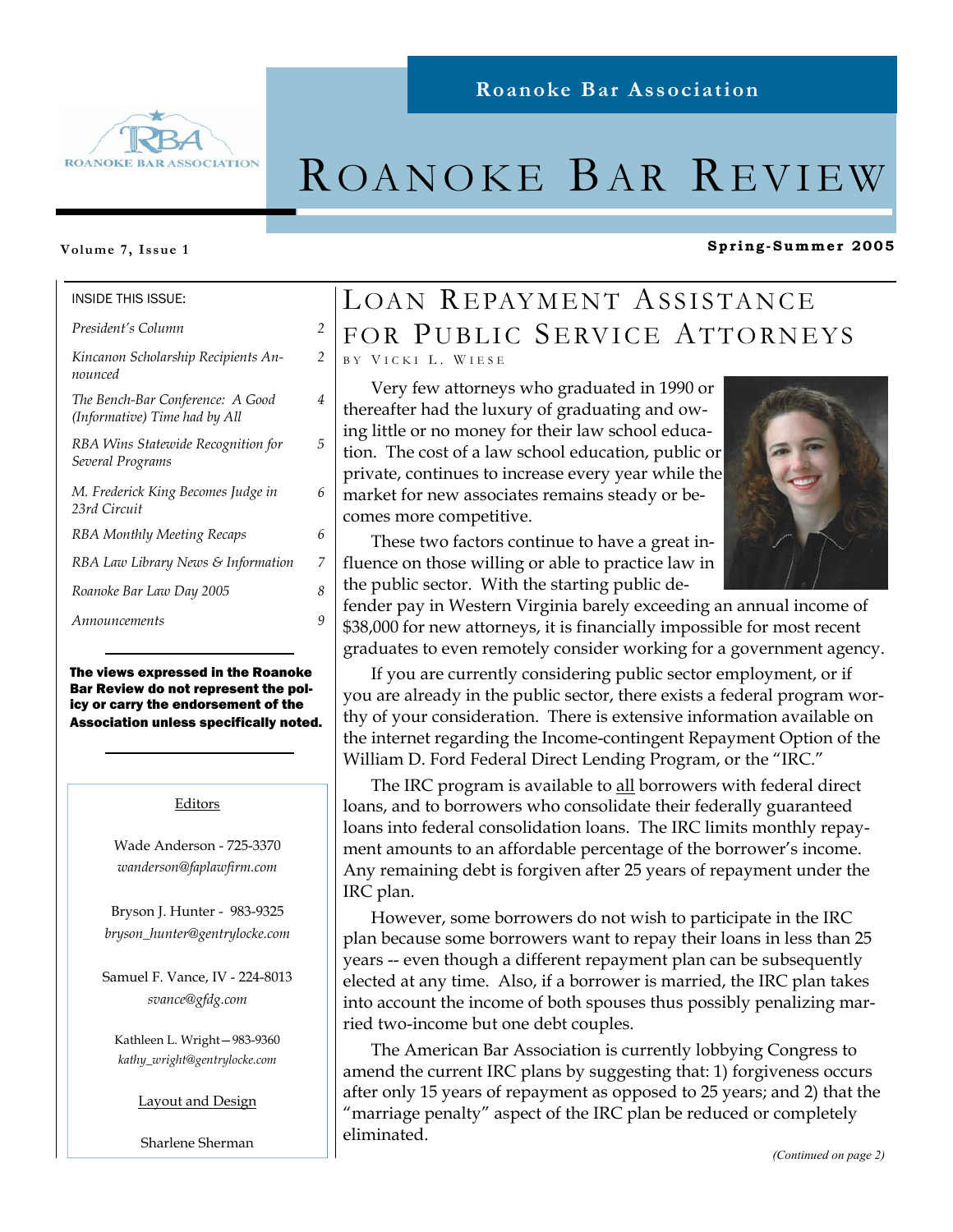## LOAN REPAYMENT ASSISTANCE FOR PUBLIC SERVICE ATTORNEYS

#### *(Continued from page 1)*

To find out more about the current IRC plan, or proposed IRC plan amendments, please contact ABA staff contact person Kenneth Goldsmith at 202/662- 1789 or Professor Philip G. Schrag, Vice-Chair of the Committee on Government Relations and Student Financial Aid of the Section of Legal Education at schrag@ law.georgetown.edu*. The author acknowledges that a significant amount of the information for this article was taken from the American Bar Association Fact Sheet dated Feb-* *ruary 2005 which was distributed at the 2005 ABA Mid-Year Meeting in Salt Lake City, Utah.* 



## PRESIDENT'S COLUMN B Y E LIZABETH K. D ILLON



 I recently had the opportunity to attend the Virginia State Bar's professionalism

course. I was astounded at the number of respected, experienced, professional attorneys and judges who gave generously of their time and experience to present an exciting, educational program. As I was leaving the program, feeling invigorated, I overheard an attendee comment that the way to better the program was to eliminate it.

I was furious! How dare this attendee speak poorly of such a wonderful educational opportunity. As time passed, my anger

turned to sadness. Available for those willing to listen were lessons learned over many years. As all of us know, law school does not teach a lawyer everything he or she needs to know to practice law. We learn from experience – our own experience and the experience of others. Unfortunately, as Douglas Adams said, "Human beings, who are almost unique in having the ability to learn from the experience of others, are also remarkable for their apparent disinclination to do so."

You had an opportunity to learn from the experience of others. The RBA sponsored three CLEs this past year and will be offering more next year for the benefit of the Foundation. The

money raised assisted in funding the James Kincanon scholarships and allowed the Association and Foundation to award five \$2,500 scholarships. The recipients were pleasantly surprised to discover that the scholarship amounts had increased over the \$1,000 amounts awarded in previous years. These five students will use the money to continue their educations in lawrelated fields.

My thanks to all of you who planned, presented and attended the CLEs. Thanks also to Gene Elliott who had the vision to make the CLEs available and the dedication to insure their success. Please join me again next year in learning from the experience of others.

## KINCANON SCHOLARSHIP RECIPIENTS ANNOUNCED BY WADE ANDERSON AND EUGENE M. ELLIOTT, IR.

The Roanoke Bar Association and Roanoke Bar Association Foundation have announced this year's five recipients of the James N. Kincanon Scholarships. The recipients are Matthew P. McDowell, G. Scott Binnings, Kathleen Nicole Adams, Michael D. Hermann, and Matthew D. Hermann.

According to Eugene M. Elliott, Jr., Chairman of the RBA Foundation, this year marks a particularly proud one for the RBA as the restructuring of Foundation investments and additional proceeds from three Continuing Legal Education seminars allowed for a 150% increase in the amount of the scholarship award. In past years,

the RBA and the Foundation have awarded five individual scholarships in the amount of \$1,000. This year, the five individual recipients will each receive \$2,500 scholarships.

"The quality of applications increases each year and the competitiveness this year was at an all *(Continued on page 3)*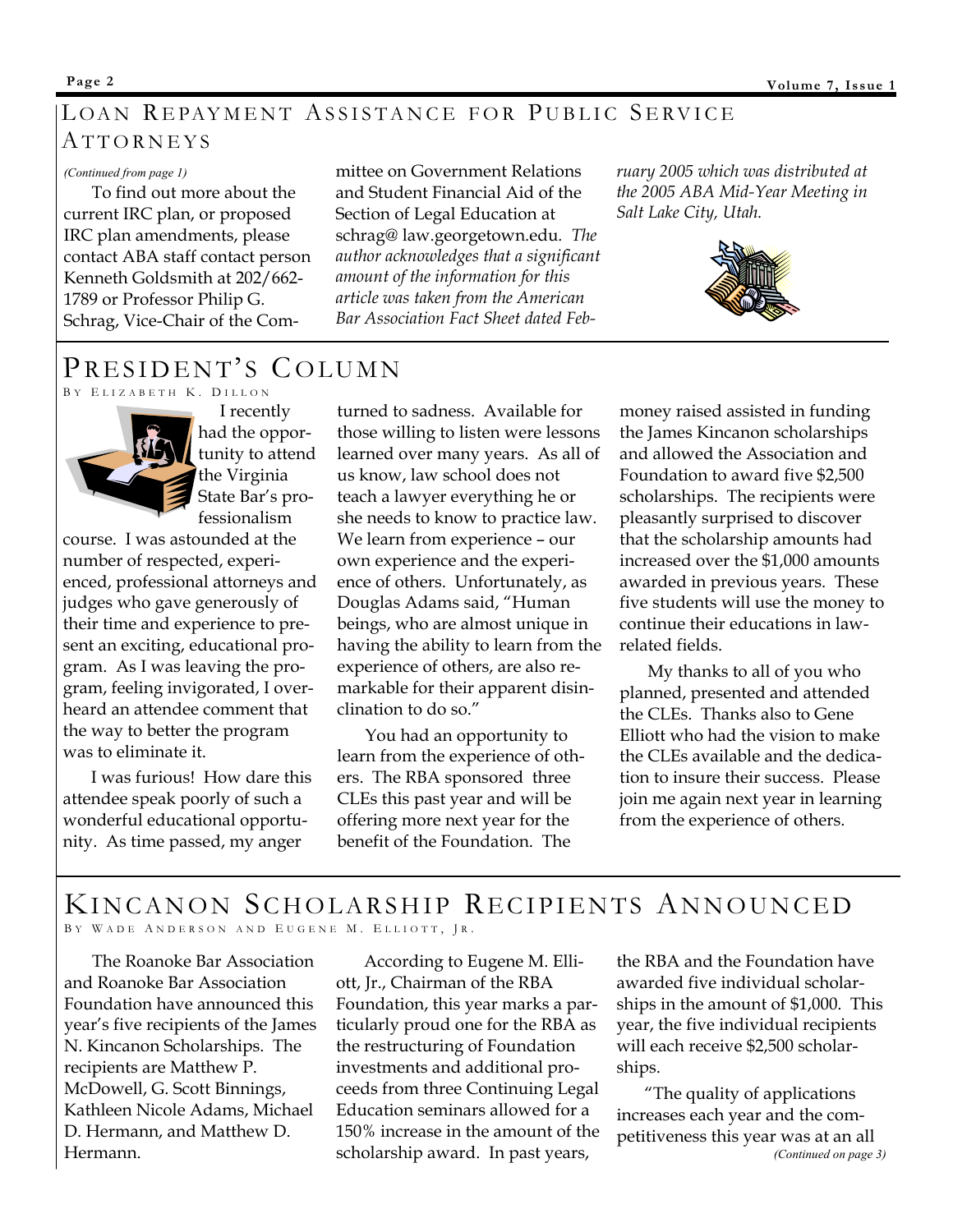## KINCANON SCHOLARSHIP RECIPIENTS ANNOUNCED

#### *(Continued from page 2)*

time high," Elliott said. These scholars demonstrated that they are well-rounded, highly motivated individuals who exhibit high academic achievement and show a great degree of involvement in their respective communities. The recipients are:

## *Matthew P. McDowell.*

Matt is the son of John and Janet McDowell. He has won the scholarship two years previously. Prior winners are not always selected in the following year depending upon the competition of the present year, as the scholarship is a merit based scholarship. He will be a senior at the University of North Carolina. Matt is highly involved with the Honor Code and its enforcement. He serves as the Student Attorney General overseeing a staff of forty-two volunteer counsel. He also is a Habitat for Humanity volunteer. He has been elected to the Order of the Golden Fleece, UNC's highest academic society. He is also a member of Phi Beta Kappa and the Golden Key International Honor Society. He does all this while working 8-10 hours a week. His career goal is to practice law.

## *G. Scott Binnings*.

Scott is the son of Clement and Joan Binnings. Scott will be a first year law student at Tulane University this fall. He is a graduate of William & Mary where he served as President of the National Society of Collegiate Scholars, an organization of over one thousand individuals; he also co-founded Global Awareness

Interdisciplinary Alliance, an environmental organization. He is a member of Omicron Delta Kappa, the National Society of Collegiate Scholars, the National Deans List, and many other campus organizations — all while maintaining close to a 4.0 average at William & Mary. He wants to be an environmental lawyer.

## *Kathleen Nicole Adams.*

Kathleen is the daughter of Sandra Adams. Katie graduated from Salem High School and will attend the College of William & Mary this fall. In one letter of recommendation by an Assistant Principal she was described as "the best of the best that Salem High School has to offer". She is President of Student Council, a member of the National Honor Association, in Who's Who in American High Schools, and a member of the Distinguished Scholars graduating with a 4.0 GPA or higher. She is the Drum Major in the Band, member of the Track Team, member of the Fellowship of Christian Athletes, and has a list of other activities that would fill up another page. She wants to be a lawyer and she wants to serve her community.

## *Michael D. Hermann & Matthew D. Hermann*.

These twin brothers are the sons of Glenn and Darlene Hermann. They have just graduated from Patrick Henry High School and will attend Washington and Lee University this fall. It is particularly difficult to distinguish between their individual accomplishments since they have identical GPA's of 4.4958 — the

result of having made straight A's all the way through Patrick Henry High School. They are both very much involved in the Youth Court Program at Patrick Henry and served as President and Vice-President of that organization. Likewise they are both Eagle Scouts, they both attended the Governor's School and serve as Governor's School Ambassadors. They also demonstrate a successful entrepreneurial spirit, having established their own lawn mowing service, which has helped them earn money towards their education. The scholarship committee was content to celebrate the successes of both of these young men together, knowing that each of them has earned his own success in his own right. They both intend to pursue a career practicing law.

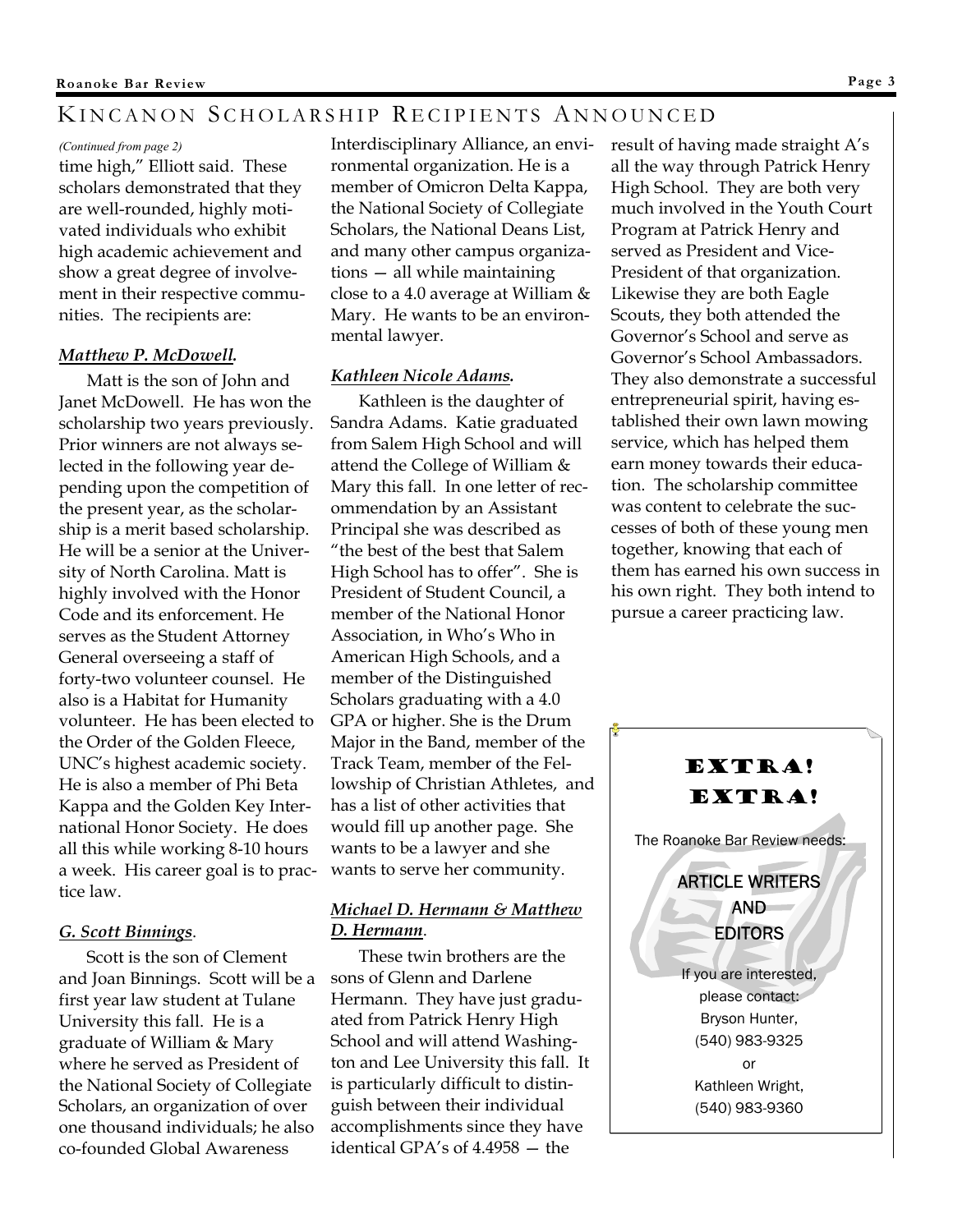# THE BENCH-BAR CONFERENCE: A GOOD (INFORMATIVE) TIME HAD BY ALL

B Y K ATHY W RIGHT

The Roanoke Bar Association enjoyed an interesting and wellattended Bench-Bar Conference on Friday, February 25, 2005. Similar in format to last year's



successful event, the conference included several presentations followed by group discussions between members of the judiciary and small groups of lawyers. Elizabeth Perrow, the Chair of the 2005 Bench-Bar Committee, began the afternoon with opening remarks and introduced the presentations on the State of the Judiciary in the 23rd Judicial Circuit.



Judge John Ferguson began by reporting on the Juvenile and Domestic Relations Court, followed by Judge Jonathan M. Apgar, reporting on the valley Circuit Courts. In the circuit courts, the number of civil cases commenced during 2004 decreased in Roanoke City and County, but increased in Salem. The number

of new criminal cases in Roanoke and Salem cities both decreased from 2003 to 2004, but Roanoke County experienced an increase in criminal cases. The courts were able to conclude 3,850 civil cases and 5,034 criminal cases during 2004.

Judge Apgar also discussed the Drug Treatment Court, and he announced that Judge Broadhurst will be both the docket and Drug Court judge this year. All six judges will now hear assigned divorce filings. Judge Apgar made a special request to Bar members to



comply with Supreme Court of Virginia Rule 4:12(a) (regarding motions to compel discovery) and Rule 4:15 (regarding motions practice in general), which require certification that counsel have conferred in good faith to attempt to resolve disputes prior to applying to the Court for assistance.

Judge Jacqueline F. Ward Talevi presented the State of the Judiciary presentation from the perspective of the area General District Courts. This court continues to handle a large volume of cases, with each judge averaging 21,336 cases during 2004. Judge Talevi pointed out some recent Virginia code section changes, in-

cluding the reduction of the legal interest rate to 6% as of July 1, 2004, and the changes to §16.1- 88.03, regarding documents that may be filed by corporate parties in the General District Courts. She announced that forms for Affidavits in Default Judgment are available in the Clerk's offices for compliance with §8.01-15.2, the Servicemember's Civil Relief Act. On the criminal side, Judge Talevi alerted everyone to the changes in punishment for DUI offenses, including the new mandatory minimum fiveday jail sentence if the DUI offender's blood alcohol content exceeds a measurement of 0.15. This punishment applies even to first offenders. (See Va. Code §§ 18.2- 266, -270, -271, and -271.1, and §§ 19.2-187, 46.2-391.2 for additional information.)



Vicki Wiese, a lawyer with the Frith Law Firm, discussed collaborative law, a new process for dispute resolution, which is particularly applicable to family law disputes. (See, "Why Litigate When You Can Collaborate? A Better Approach to Family Law" Roanoke Bar Review, Vol. 6 Issue 4  $(2004)$ ).

Brent Brown, of the Salembased firm of Brown & Jennings,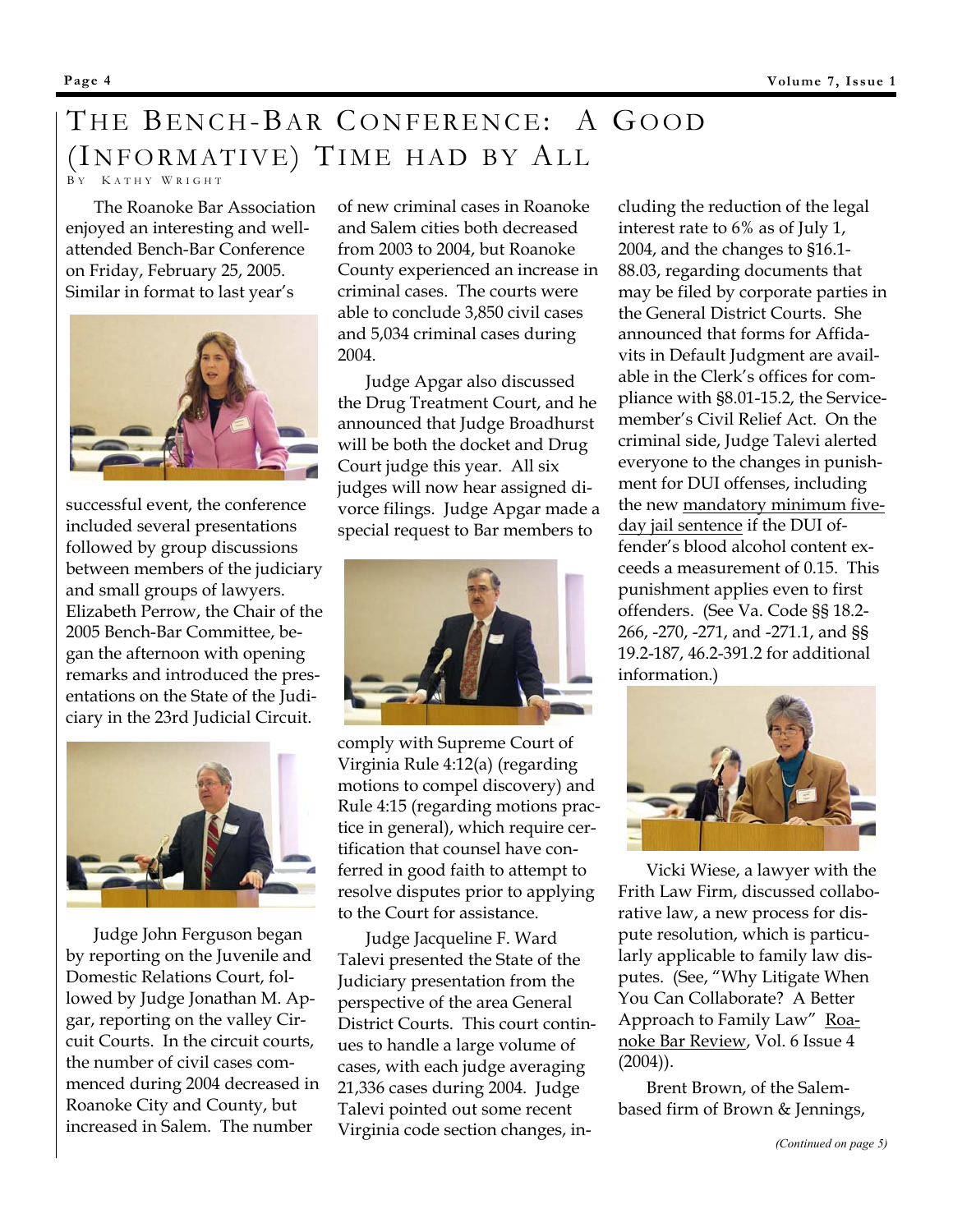## THE BENCH-BAR CONFERENCE: A GOOD (INFORMATIVE) TIME HAD BY ALL



discussed tort reform from the perspective of an injured plaintiff, and the effect of various historical



events, including the bankruptcy and liquidation of ANLIR and the physicians' march on the Richmond capital, on tort reform efforts in Virginia.

The breakout sessions provided additional helpful information on both local and larger issues. Parking around the Roanoke



County courthouse was discussed, as well as technology in the courtroom, the latitude of *voir dire* questioning, and the strictness with which pre-trial scheduling orders may be interpreted. One underlying theme of the conversations was communication. Communica-

*(Continued from page 4)* **events, including the bankruptcy tion can always be improved, not** only between counsel, but between counsel and Court, within the parameters of the ethical rules. Listening to Court proceedings to avoid unnecessary repetition will always be appreciated, especially in light of the sheer volume of work our judiciary is handling.

> Thanks to all who participated, and we look forward to seeing and hearing from everyone at next year's conference.



## RBA WINS STATEWIDE RECOGNITION FOR SEVERAL PROGRAMS

B Y K ATHY W RIGHT

The RBA Newsletter Staff would like to congratulate the RBA on the awards it received from the Conference of Local Bar Associations (CLBA). Gene Elliot was named as the 2005 Local Bar Leader of the Year for his service leading the RBA. This award reflects his creation of the RBA CLE program, chairmanship of the Roanoke Bar Foundation, and support of the Youth Court and Barrister Book Buddies programs, as well as his other community service and involvement. The

CLE program has particularly paid off this year, as the increased income from the programs allowed the RBA to increase the amount of its Kincanon scholarships (see the article in this newsletter regarding the scholarship winners). Congratulations to Gene!

Two RBA programs received Awards of Merit from the CLBA: Youth Court and Wills for Heroes. The Youth Court program is the first of its kind in Virginia, and the Wills for Heroes program provided important estate documents

for many of our areas first responders. These programs were described in the Roanoke Bar Review Summer and Winter editions, 2004-05. (Vol. 6, Issues 3, 4).

The RBA program "The Practice of Law in Southwest Virginia" received a CLBA Certificate of Achievement. This CLE program introduced new lawyers in the area to the federal courthouse, bankruptcy court, and Roanoke City courts and Clerk's office. See the Roanoke Bar Re- *(Continued on page 6)*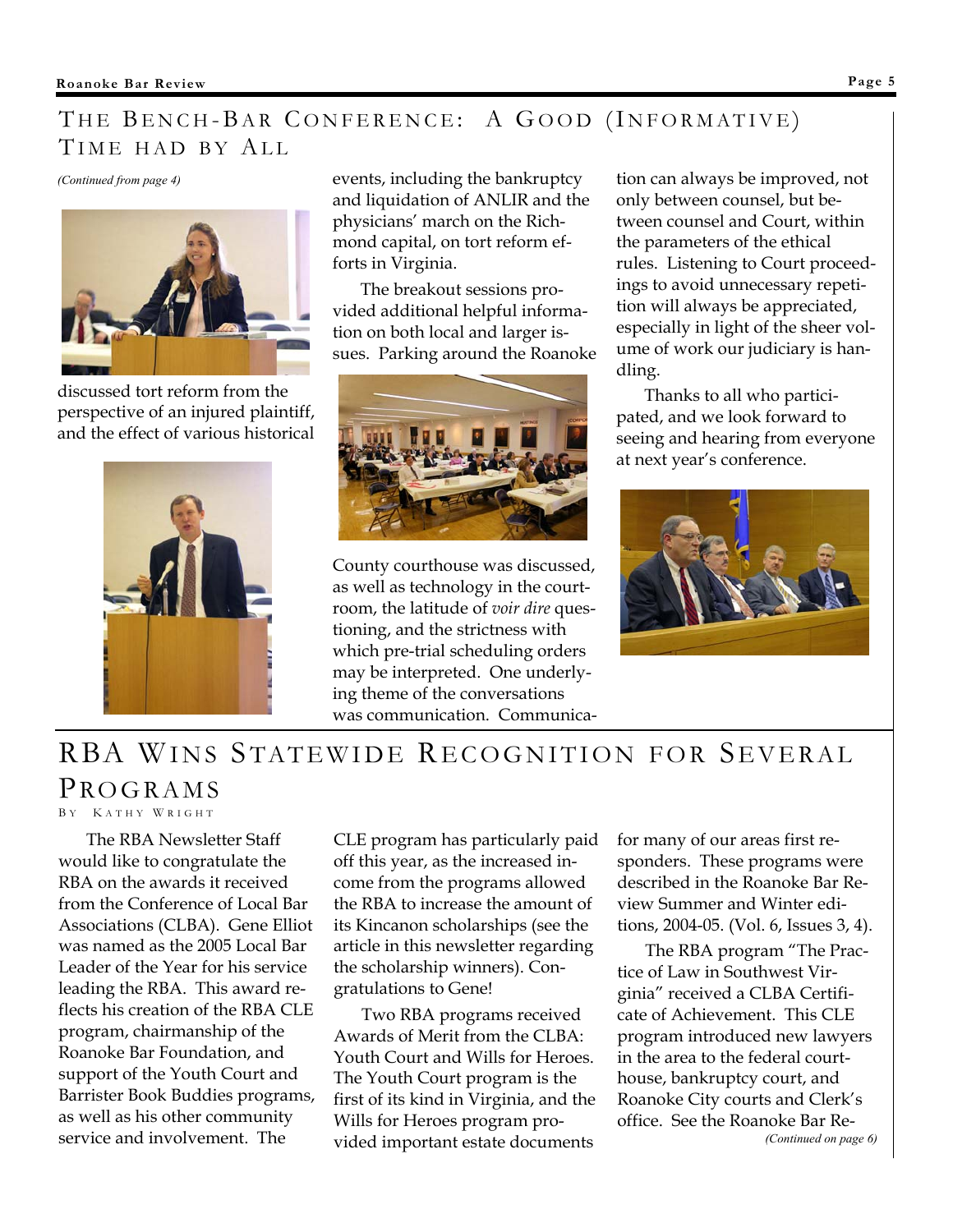## RBA WINS STATEWIDE RECOGNITION FOR SEVERAL PROGRAMS

view, Vol. 6, Issue 4 for our earlier article on this wonderful program.

The Newsletter staff also congratulates the Roanoke Chapter of

*(Continued from page 5) (Continued from page 5) program, which was well at-*Association for its receipt of a CLBA Certificate of Achievement. This group, which holds monthly meetings open to any interested attorney, began its own CLE lunch

tended, informative, and convenient.

# M. FREDERICK KING BECOMES JUDGE IN 23RD CIRCUIT

B Y K ATHY W RIGHT



On April 1, 2005, at the Roanoke County Courthouse, Frederick King was sworn in as a new judge in the Twenty-Third Judicial Circuit by The Honorable Robert P. Doherty, Jr. The ceremony was attended by a large

group of well-wishers who stayed afterward for the reception in the courthouse library. The Roanoke Bar Association congratulates Judge King.



Congratulations are also in order for Charlene Day, who will act as the new Salem Commonwealth's Attorney, stepping into the position vacated by Judge King.



## RBA MONTHLY MEETING RECAPS

#### B Y K ATHY W RIGHT

City Attorney William Hackworth and Brian Townsend, Director of Roanoke's Planning, Building and Development department, who discussed the development of a new zoning ordinance for Roanoke City to reflect the goals and policy of Vision 2001-2020, Roanoke's Comprehensive Plan. We also learned about the history of Roanoke City planning and zoning.

**April**: Sen. John Edwards and Delegates William H. Fralin, Jr. and Onzlee Ware talked about the 2005 Legislative Session and provide a summary of the bills

**February**: The RBA hosted passed by Virginia's General Assembly. The budget surplus was used to pay down state debt, provide a revenue steam for rail transportation improvements, and provide a one-time cash infusion toward other transportation improvements. Additional funds for transportation projects, including the proposed construction of I-73 and widening of I-81, were not provided. The politicians also answered questions related to teacher pay rates, designation of the Virginia big-eared bat as the official bat of the Commonwealth, and merger of the legal and equitable court systems.

**May:** Law Day Celebration (See page 8)

**June**: At the most recent RBA Lunch, the Kincanon scholarships were awarded to five impressive and deserving young adults from the Roanoke Valley. Additionally, following the election of a new board of directors, President Elizabeth Dillon passed the gavel of leadership on to new RBA President, Steven Higgs, who promptly adjourned the meeting. We thank Elizabeth for her service as President, and look forward to working with Steven Higgs in the coming year.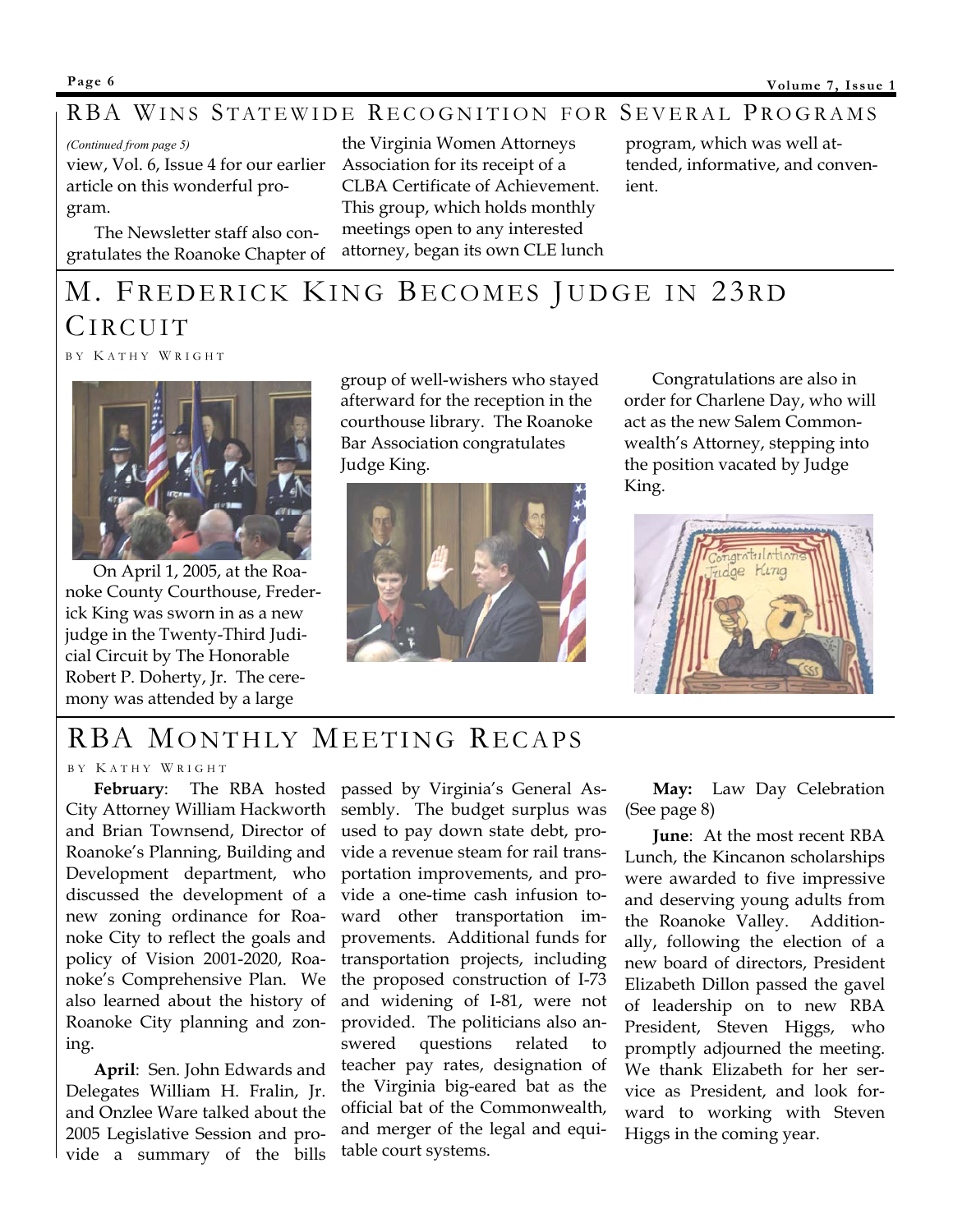## ROANOKE LAW LIBRARY NEWS & INFORMATION

#### B Y J OSEPH K LEIN

#### **Announcements**

Good news! On February 17th, the Roanoke Law Library expanded it hours of operation and is now open on Thursdays. Despite current budgetary constraints, the library administration and I both feel that it is important to have the law li-

brary open the entire work week. The staff of the Roanoke Law Library is committed to offering the public and the Roanoke legal community the best possible

access to legal research information. Now, thanks to the library administration and the City Manager's office, we will be able to meet your legal research needs on Thursdays.

## **Public Library Services at the Law Library**

Why wait to return borrowed library materials to your neighborhood library branch? You can return library materials borrowed from any Roanoke Valley library location to the law library. As a further convenience, library materials requested online through www.rvl.info (Roanoke Valley Libraries on-line catalog) can be delivered to the law library for pickup.

It is also possible to search the collection of the law library at www.rvl.info. If you want to search the law library's collection simply choose the Roanoke Law Library from the list of collections.

The Roanoke Law Library has a conference room that is available

to be used for free whenever the law library is open. The conference room will hold 15-18 people and has a television and videocassette player. Give us a call at (540) 853-2268 with questions or to reserve the room.

 Another wonderful service that the public library system provides is online access to the Find it Virginia reference databases (at URL http://www.finditva.com). Anyone with a library card and access to the Internet can log on to this system and search over 20 databases for free. National and international newspapers, company information and investment reports, encyclopedia, biographical information, health and wellness information, literary criticism, scholarly journals on most subjects, military information, government resources, and legal information are among the many resources that are available twentyfour hours a day.

Many of the databases on Find it Virginia include full text articles and imaged files directly from the publications. Also keep in mind that if you find sources in these databases that are not available in full text, the library system also provides interlibrary loan services that can get this information for you.

## **LegalTrac**

Find it Virginia has a legal resource database called LegalTrac. LegalTrac allows you to search over 1000 legal publications and provides full text access to over 100 legal journals. You can view the complete list of LegalTrac offerings at URL http://www.gale.com/ tlist/sb5088.pdf. LegalTrac allows for searching of author, title, subject, date, and keyword or any combination therein. This is a terrific tool that allows anyone to research legal publications anywhere they have access to the Internet.

I hope you will give LegalTrac a try. If you have any questions about using Find it Virginia, searching LegalTrac, or if you have found legal citations on LegalTrac or another source that you need help accessing please give me a call at (540) 853-2268.

## WELCOME...JOEY!

A reception was held on March 30, 2005 at the law library welcoming our new librarian, Joey Klein. *Pictured left to right are:* Judge Charles Dorsey, Joey Klein, and Judge William Broadhurst.

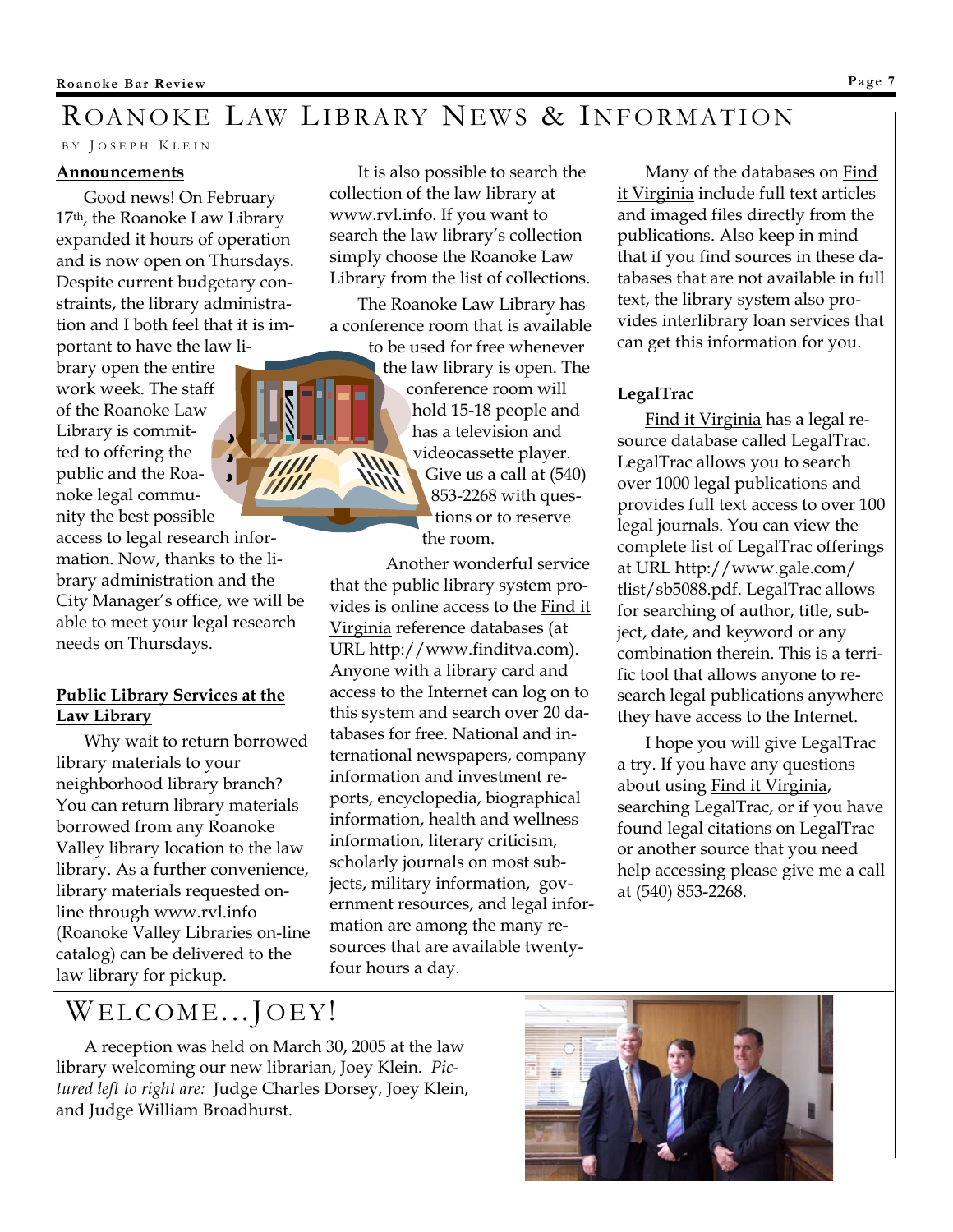## ROANOKE BAR LAW DAY 2005

BY SAMUEL F. VANCE, IV, ESQUIRE

ing remarks, the Directors for plaque. This Law Day 2005 was cer-President Elizabeth Dillon's open-Blue Ridge Legal Services recognized the outstanding contributors to the Pro Bono program here in the Roanoke Valley. In all, sixteen attorneys were honored for outstanding contributions including: *John D. Eure, Kenneth J. Reis, Frank W. Rogers, III, E. Scott Austin, Karen M. Coon, H. David Gibson, Kevin W. Holt, Gregory R. Hunt, Bryson J. Hunter, J. Barrett Lucy, K. Brett Marston, Jason G. Moyers, Victor S. Skaff, III, Melissa Amos Young,* and *Tara A. Branscom.* 

Again this year topping the list tainly one for the books. After was Anthony "Tony" Russell, who was presented with a special

> Following the Pro Bono recognition we had a very animated speaker, Rodney A. Smolla, Dean of the University of Richmond School of Law and Allen Professor of Law. After his introduction by the Honorable John L. Brownlee, Dean Smolla proceeded to nominate all RBA members in the audience as Associate Justices of the Supreme Court of the United States of America. Dean Smolla proceeded to present both sides of a case involving the exercise of war powers abroad. As Dean

Smolla made oral argument as counsel for each side of the issue (justiceability), members of the audience in their roles as Associate Justices did not hesitate to question him, cut him off, and show their legal prowess in their judicial roles. In the end, by a fairly close vote, our RBA member-Associate Justices of the Supreme Court voted by majority that the issue was non-justiceable. Without a doubt, it was a great celebration of a day in which we recognize our Nation's commitment to the rules of law and to the rights and privileges that all Americans share equally.



*L to R:* John Brownlee, Dean Smolla (Richmond Law School) and Elizabeth Dillon (RBA President)



Anthony Russell (Outstanding Volunteer)



*L to R:* John Whitfield (Executive Director of Blue Ridge Legal Services, Inc., Susan Proctor and Henry Woodward (Head of Legal Aid Society in Roanoke)